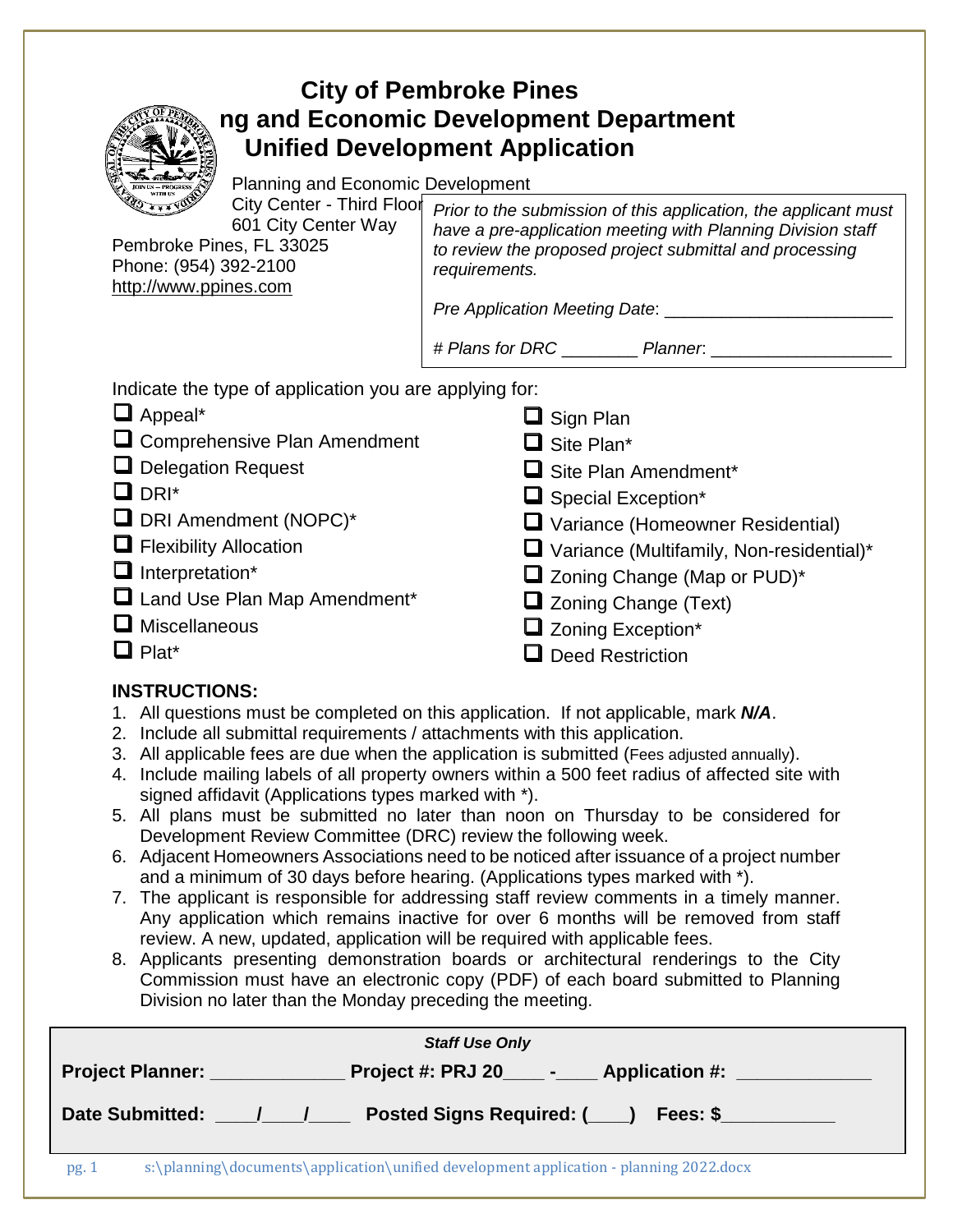### **SECTION 1-PROJECT INFORMATION:**

| Legal Description:                          |                                                                                                                                            |  |  |
|---------------------------------------------|--------------------------------------------------------------------------------------------------------------------------------------------|--|--|
|                                             |                                                                                                                                            |  |  |
|                                             | ,一个人的人都是一个人的人,我们就是一个人的人,我们就是一个人的人,我们就是一个人的人,我们就是一个人的人,我们就是一个人的人,我们就是一个人的人,我们就是一个人                                                          |  |  |
| Has this project been previously submitted? | <u> 1989 - Jan Samuel Barbara, margaret a shekara ta 1989 - An tsara tsa a shekara tsa a shekara tsa a shekara t</u><br><b>No</b><br>l Yes |  |  |
|                                             | Describe provious applications on property (Approved Variances, Deed Postrictions                                                          |  |  |

Describe previous applications on property (Approved Variances, Deed Restrictions, etc…) Include previous application numbers and any conditions of approval.

| <b>Date</b> | <b>Application</b> | <b>Request</b> | <b>Action</b> | <b>Resolution /</b><br>Ordinance # | <b>Conditions of Approval</b> |
|-------------|--------------------|----------------|---------------|------------------------------------|-------------------------------|
|             |                    |                |               |                                    |                               |
|             |                    |                |               |                                    |                               |
|             |                    |                |               |                                    |                               |
|             |                    |                |               |                                    |                               |
|             |                    |                |               |                                    |                               |
|             |                    |                |               |                                    |                               |
|             |                    |                |               |                                    |                               |
|             |                    |                |               |                                    |                               |
|             |                    |                |               |                                    |                               |
|             |                    |                |               |                                    |                               |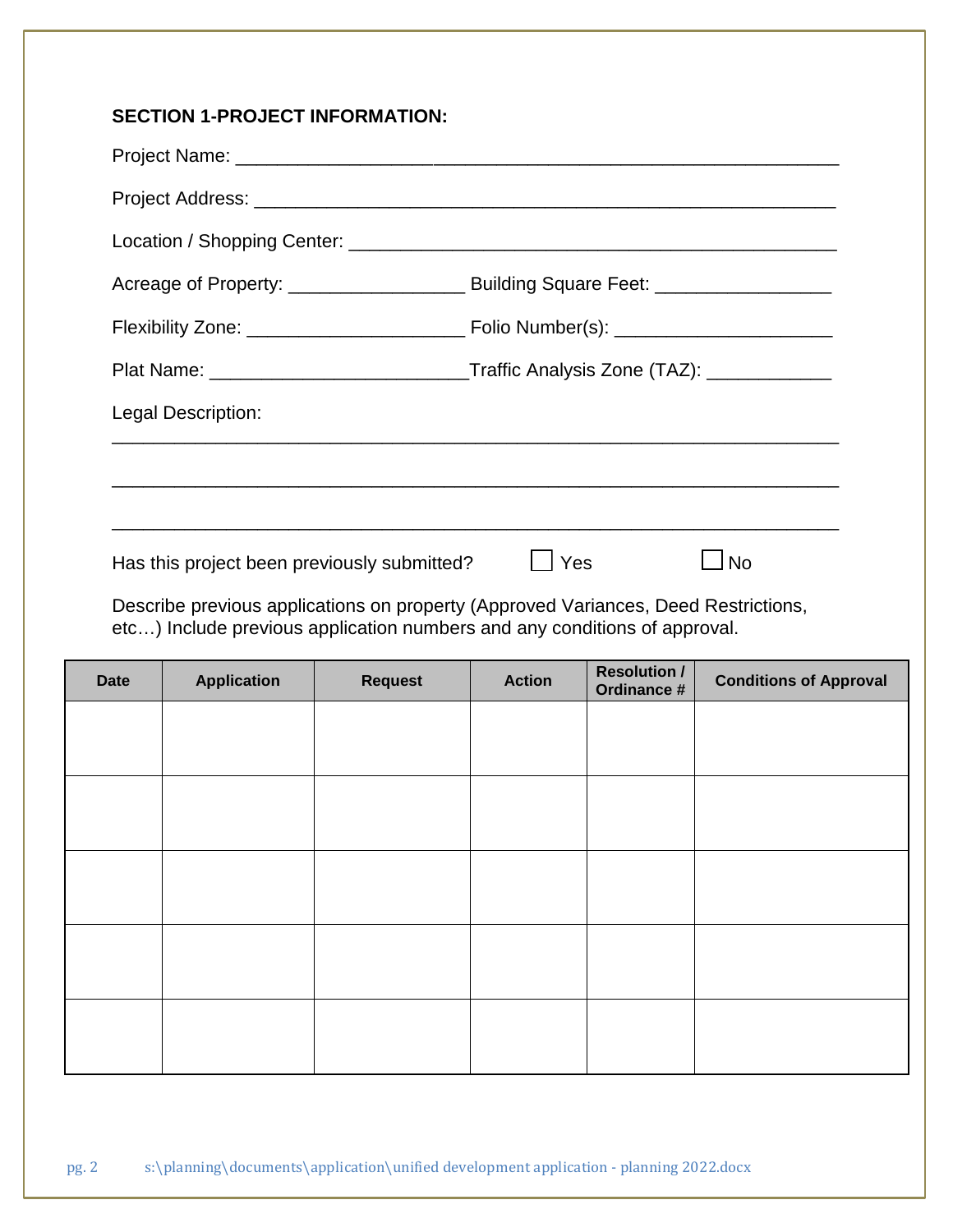### **SECTION 2 - APPLICANT / OWNER / AGENT INFORMATION**

|                                                                                                             | Owner's Phone: __________________ |  |  |  |
|-------------------------------------------------------------------------------------------------------------|-----------------------------------|--|--|--|
|                                                                                                             |                                   |  |  |  |
|                                                                                                             |                                   |  |  |  |
|                                                                                                             |                                   |  |  |  |
|                                                                                                             |                                   |  |  |  |
|                                                                                                             |                                   |  |  |  |
| All staff comments will be sent directly to agent unless otherwise instructed in<br>writing from the owner. |                                   |  |  |  |
| <b>SECTION 3- LAND USE AND ZONING INFORMATION:</b>                                                          |                                   |  |  |  |
| <b>EXISTING</b><br><b>PROPOSED</b>                                                                          |                                   |  |  |  |
|                                                                                                             | Zoning: _______________________   |  |  |  |
| Land Use / Density: ______________<br>Land Use / Density: __________                                        |                                   |  |  |  |
| Use: _________________________________                                                                      | Use: ___________________________  |  |  |  |
| Plat Name: _______________________                                                                          | Plat Name: ___________________    |  |  |  |
| Plat Restrictive Note: _____________                                                                        | Plat Restrictive Note: _________  |  |  |  |
|                                                                                                             |                                   |  |  |  |

### **ADJACENT ZONING ADJACENT LAND USE PLAN**

| North: ______________________________  |                                    |
|----------------------------------------|------------------------------------|
| South: ____________________________    | South: ___________________________ |
|                                        |                                    |
| West:_________________________________ |                                    |

pg. 3 s:\planning\documents\application\unified development application - planning 2022.docx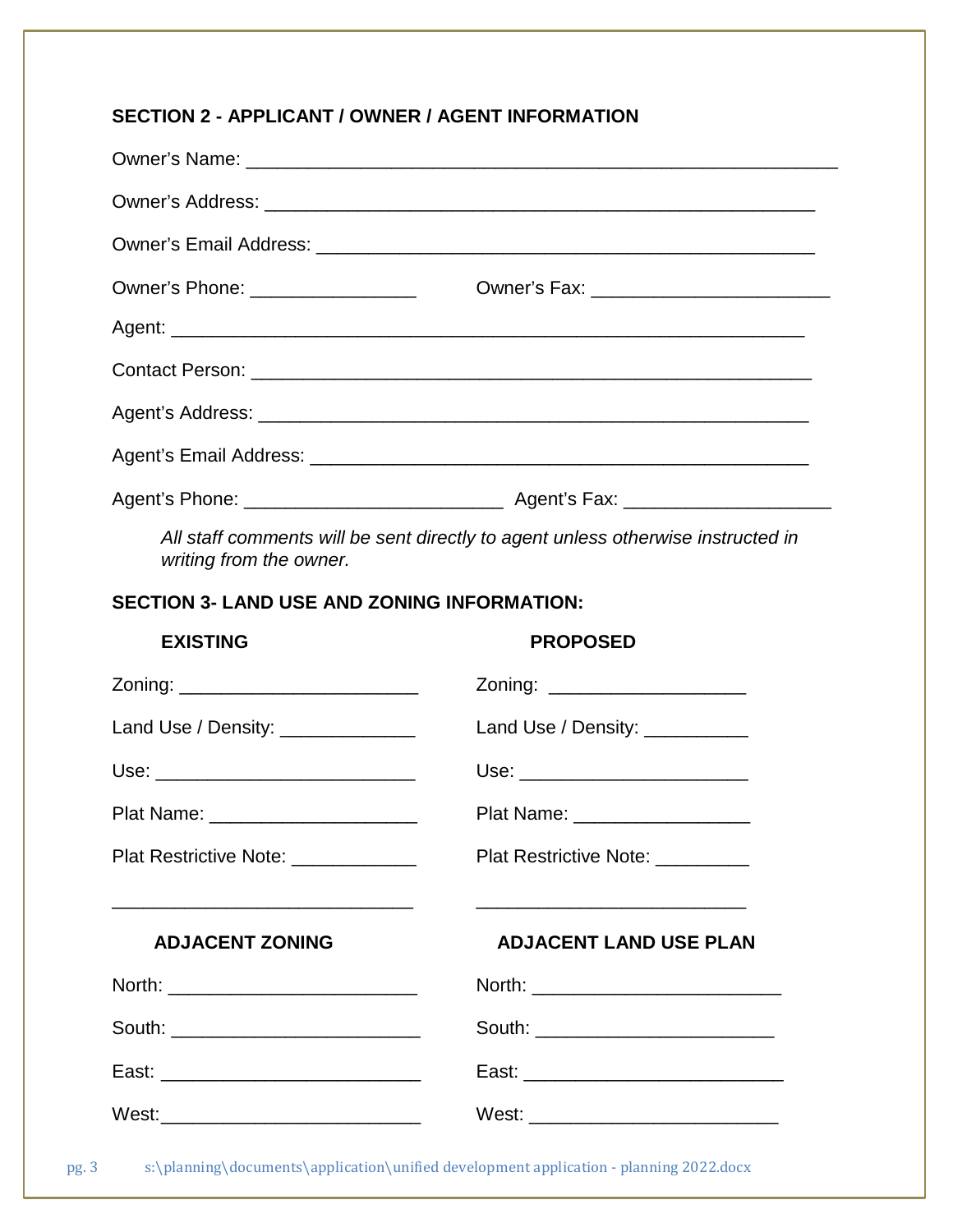|                                                             | -This page is for Variance, Zoning Appeal, Interpretation and Land Use applications only-             |
|-------------------------------------------------------------|-------------------------------------------------------------------------------------------------------|
| SECTION 4 - VARIANCE . ZONING APPEAL . INTERPRETATION ONLY  |                                                                                                       |
|                                                             | Application Type (Circle One): $\bigcirc$ Variance $\bigcirc$ Zoning Appeal $\bigcirc$ Interpretation |
|                                                             |                                                                                                       |
|                                                             |                                                                                                       |
|                                                             |                                                                                                       |
|                                                             |                                                                                                       |
| Details of Variance, Zoning Appeal, Interpretation Request: |                                                                                                       |
|                                                             |                                                                                                       |
|                                                             |                                                                                                       |
|                                                             |                                                                                                       |
|                                                             |                                                                                                       |
|                                                             |                                                                                                       |
|                                                             |                                                                                                       |
|                                                             |                                                                                                       |
|                                                             |                                                                                                       |
|                                                             |                                                                                                       |
|                                                             |                                                                                                       |
| <b>SECTION 5 - LAND USE PLAN AMENDMENT APPLICATION ONLY</b> |                                                                                                       |
| $\Box$ City Amendment Only                                  | $\Box$ City and County Amendment                                                                      |
|                                                             |                                                                                                       |
|                                                             |                                                                                                       |
|                                                             |                                                                                                       |
|                                                             |                                                                                                       |
|                                                             | c) planning decumente application unified development application subming 2022 decy                   |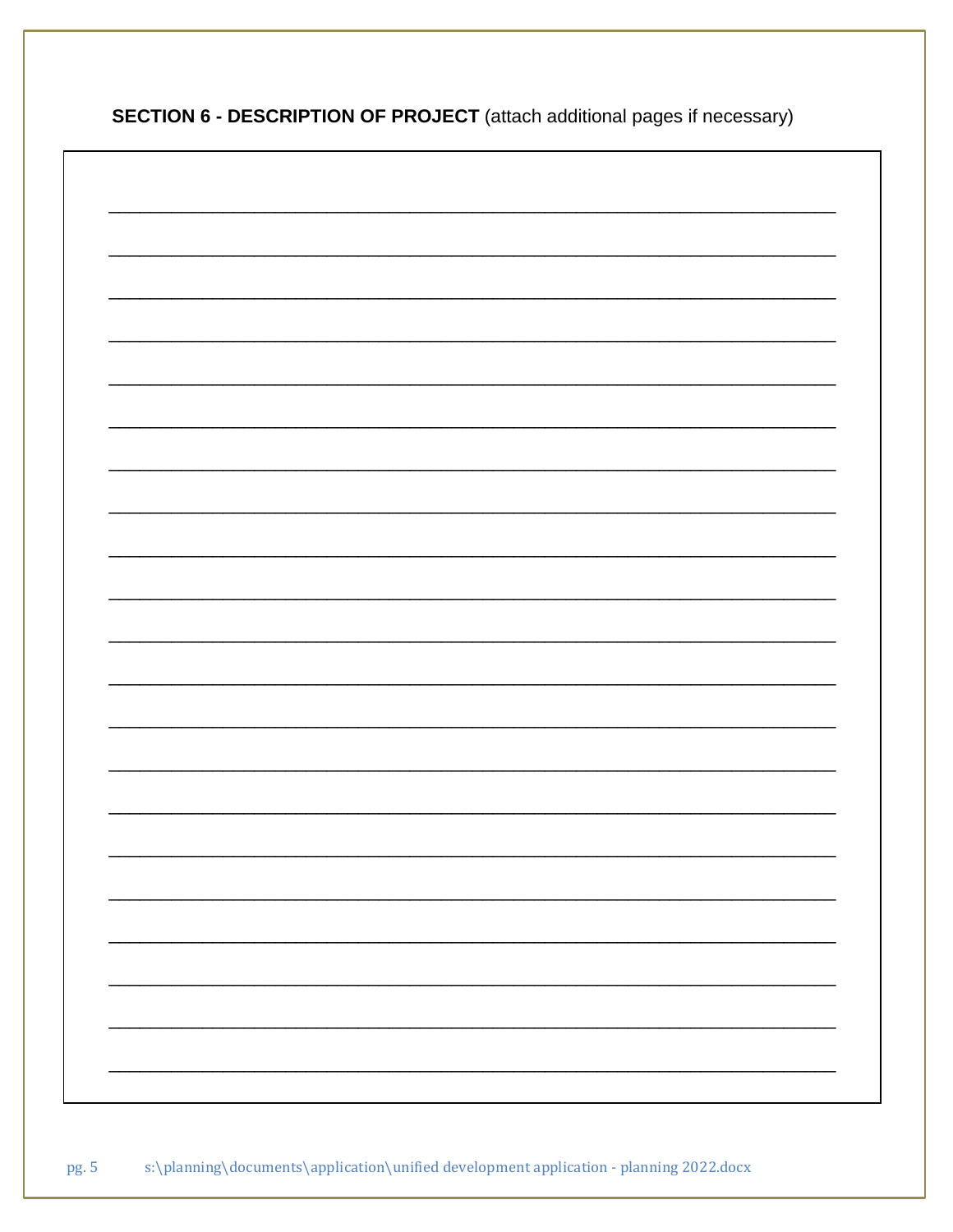### **SECTION 7- PROJECT AUTHORIZATION**

### **OWNER CERTIFICATION**

This is to certify that I am the owner of the property described in this application and that all information supplied herein is true and correct to the best of my knowledge.

| Signature of Owner         |                                                                                            | Date                                                                                      |
|----------------------------|--------------------------------------------------------------------------------------------|-------------------------------------------------------------------------------------------|
|                            | Sworn and Subscribed before me this _________ day                                          |                                                                                           |
|                            |                                                                                            |                                                                                           |
| Fee Paid                   | <b>Signature of Notary Public</b>                                                          | My Commission Expires                                                                     |
| <b>AGENT CERTIFICATION</b> |                                                                                            |                                                                                           |
|                            | This is to certify that I am the agent of the property owner described in this application | and that all information supplied herein is true and correct to the best of my knowledge. |
| Signature of Agent         |                                                                                            | Date                                                                                      |
|                            | Sworn and Subscribed before me this _________ day                                          |                                                                                           |
|                            |                                                                                            |                                                                                           |
| Fee Paid                   | <b>Signature of Notary Public</b>                                                          | My Commission Expires                                                                     |

pg. 6 s:\planning\documents\application\unified development application - planning 2022.docx